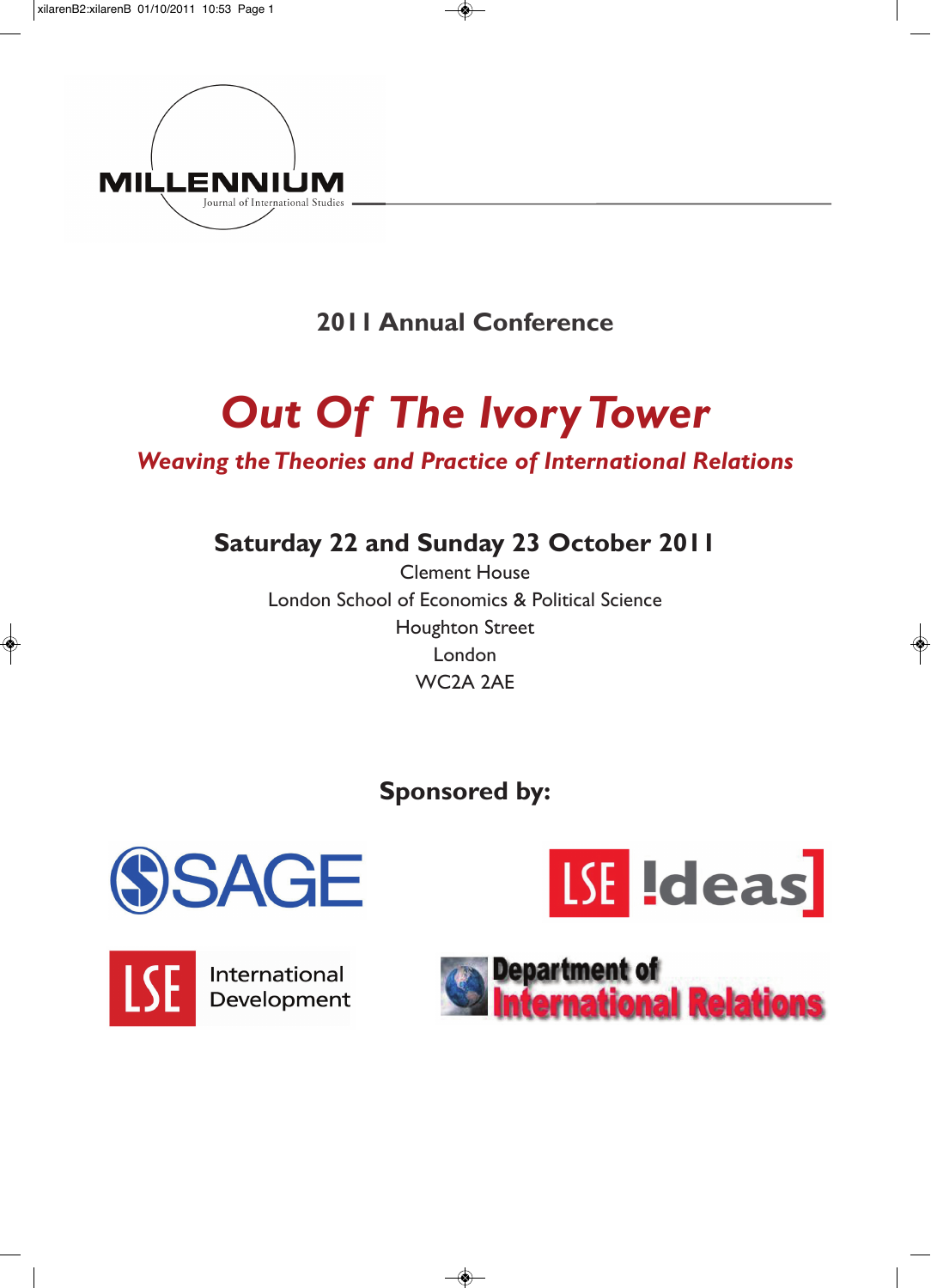

# **Saturday October 22**

Registration & Coffee / 09.00 - 10.00

Session 1 / 10.00 - 11.30 **Opening Panel Andrew Hurrell** (Oxford University)**, Stephen Gill** (York University) and **Carol Cohn** (University of Massachusetts)

Coffee Break / 11.30 - 12.00

Session 2 / 12.00 - 13.30 **Critical Theory and Practical Relevance Nathan Andrews** (University of Alberta) *Beyond the Ivory Tower* **Samuel Knafo** (University of Sussex) *Beyond the False Promise of Reflexivity: Towards a Methodology for Critical Theory* **Mark Laffey** (SOAS) **and Suthaharan Nadarajah** (SOAS) *Can the Mission be Saved? Liberal Peacebuilding and the Turn to Critical Theory* **Rodger A. Payne** (University of Louisville) *Cooperative Security: Grand Strategy Meets Critical Theory?*

#### **Post-conflict Peacebuilding: Researching the Disconnect Between Theory and Practice**

**Jair van der Lijn** (Netherlands Institute of International Relations Clingendael) *Afghanistan:Where Dilemmas become Dogmas, and Models are Perceived to be Reality* **Gearoid Millar** (Radboud University Nijmegen) *Dissociated Elites: Investigating the Disconnect between Elites and Those They Claim to Represent* **Marta Iniguez de Heredia** (London School of Economics) *The Everyday Paradox of Statebuilding Practice* **Rebekka Friedman** (London School of Economics) *Truth and Reconciliation Commissions and Peacebuilding: Participatory Nation-Building in Sierra Leone* Discussant **Chris Alden** (London School of Economics)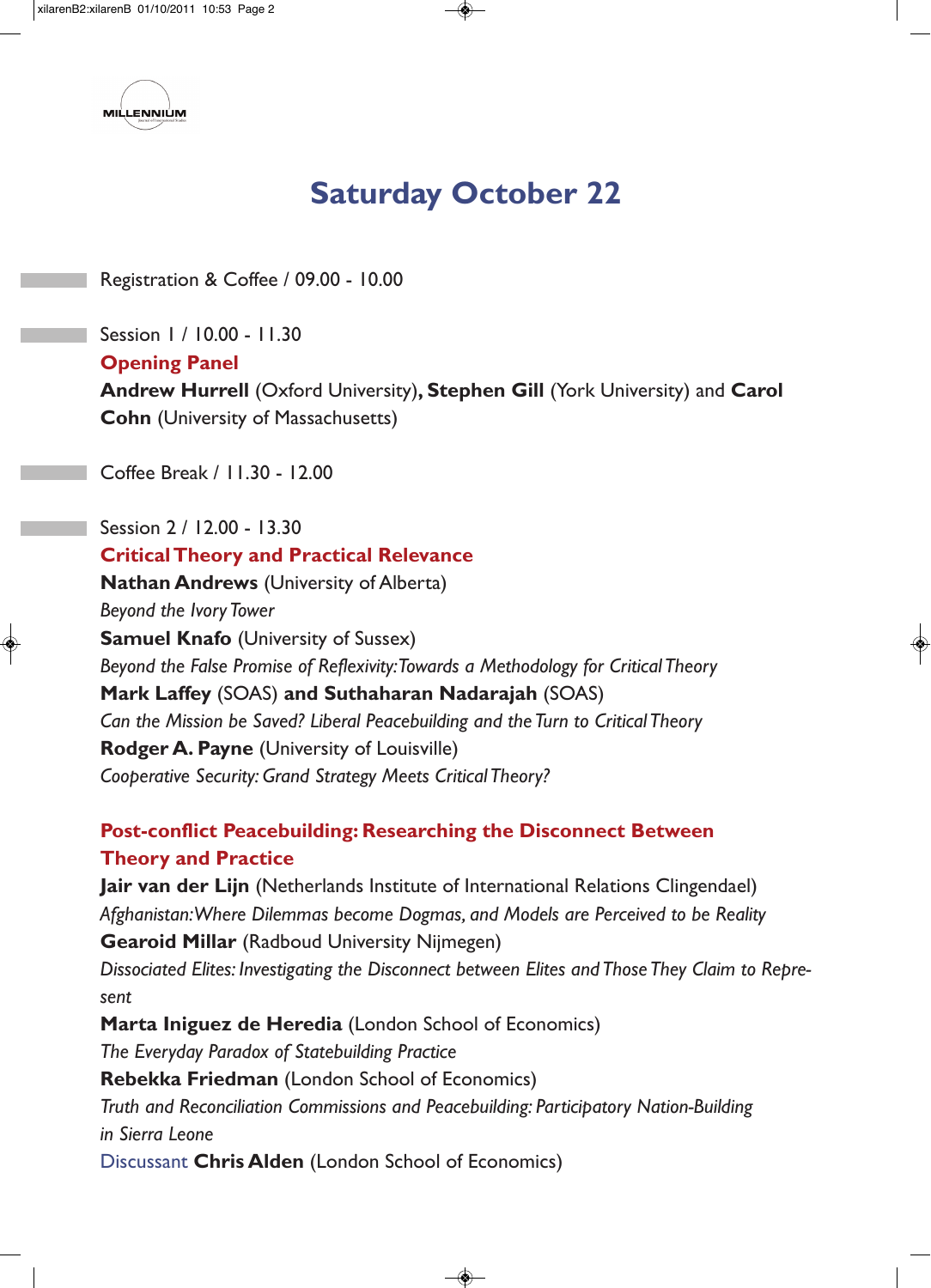

#### **Questioning Resilience: What is at Stake in Policy and Academic Framings of the Governance of the Self?**

Chair **Liza Griffin** (University of Westminster) **Mustapha Kamal Pasha** (University of Aberdeen) *Human/ Resilient/ Secular* **Nicholas Michelsen** (King's College, London) *The Political in Question Between Resilient Subjects and Suicide-bombers: in Conversation with Gilles Deleuze and Alain Badiou*  **Jonathan Joseph** (University of Kent) *Resilience as Governance: An Anglo-Saxon Model?* **David Chandler** (University of Westminster) *International Statebuilding and the Post-liberal Discourse of Resilience* Discussant **Branwen Gruffydd Jones** (Goldsmiths, University of London)

#### **Practice, Ethics and Normativity**

Chair **David J. Karp** (University of Glasgow) **Antje Wiener** (University of Hamburg) *Constitutionalism Unbound* **Cornelia Navari** (University of Buckingham) *Getting from Social Practices to Ethical Practices* **Chris Brown** (London School of Economics) *Practice, Phronesis and Prudence* **Rahul Rao** (SOAS) *Stretching Normative Theory: Fiction, Praxis and Third World Protest* Discussant **Kirsten Ainley** (London School of Economics)

Lunch break / 13.30 - 14.30

Millennium will not be providing lunch on Saturday, but a map of restaurants and food outlets in the area is provided in the conference pack.

Session 3 / 14.30 - 16.00

**Filling the Theory/Practice Divide – Divergence and Convergence Thomas C. Walker** (Grand Valley State University) *Another Peril of Paradigm Mentalities: The Widening Academic and Policy Divide* **Hiski Haukkala** (University of Tampere) *Timing is Everything: The Time, Space and Strategies for Scholarly Analysis in the Making of Foreign Policy*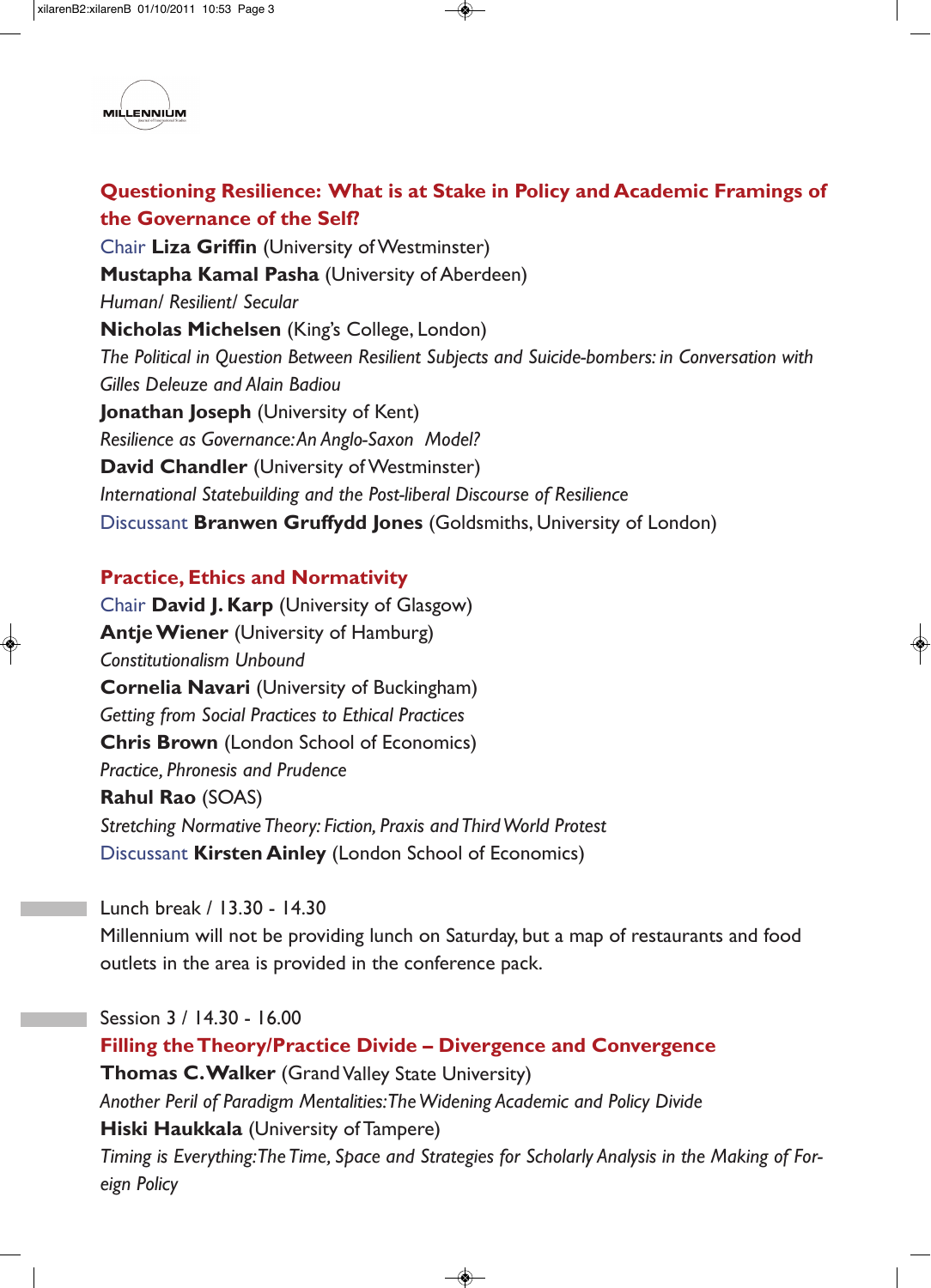

#### **Ben Jacoby and David Guttormsen** (University of Warwick)

*Bridging the Gap - Academia and the Realist - Constructivism Debate*

#### **Steering IR Through Practice Approaches – the Application of Practical Approach to the Study of IR**

**Karen Tucker** (University of Bristol) *Theorising Global Power, Knowledge and Representation: Towards a Practice-Based Approach to NGOs and Global Governance* **John Karlsrud** (Norwegian Institute of International Affairs) *SRSGs as Norm Arbitrators? Understanding Authority in UN Peace Operations* **David J. Tingle (McGill University)** *Practice Theory and the Theory/Practice Dichotomy: The Foundations of Theoretical Account of International Practices.* **Ann Marie Clark** (Purdue University)

*The Appeal to Justice in International Politics: Theory and Practice*

#### **Theory and Practice of IR in the Emerging Powers**

**Hugo Arend** (Pontifícia Universidade Católica do Rio Grande do Sul) *"What If That Tower is Not Made of Ivory At All?": International Studies in Brazil (resisting theories, reifying practices)*  **Upendra Choudhury** (Aligarh Muslim University) *International Relations in India: Bridging the Gap between Potential and Reality* **Yu Bao** (University of Alberta) *A Chinese School of International Relations Theory?*

**On Courage: How to Traverse Theory/Practice Divide with Dignity** Chair **Aida A. Hozic** (University of Florida) **Mauro J. Caraccioli** (University of Florida) *Pedagogies of Freedom: Courage and Exile in International Life* **Manu Samnotra** (University of Florida) *Courage, Conscience and Timeliness* **Evgenia Ilieva** (University of Florida) *Nandy, Todorov, and Non-Heroic Ordinariness* **Aida A. Hozic** (University of Florida) *Conformism and Courage in and about American IR*

Discussant **Wanda Vrasti** (Humboldt University)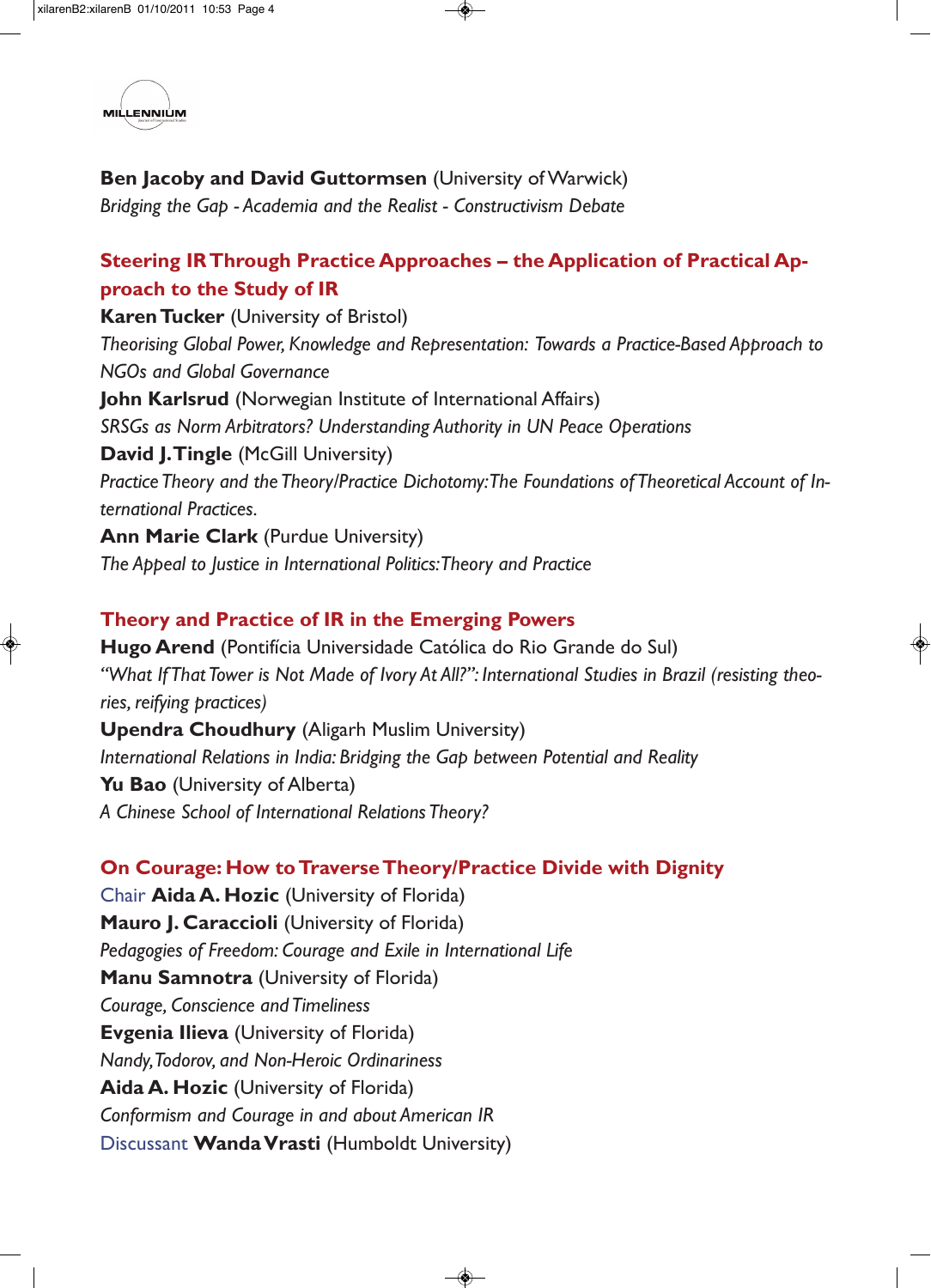

Coffee Break / 16.00 - 16.30

Session 4 / 16.30-18.00 **Keynote Speech Kathryn Sikkink** (University of Minnesota)

Reception / 18.00

## **Sunday October 23rd**

Session 5 / 10.00 - 11.30

**Scholars and Practitioners Perception**

**Raluca Soreanu** (University College London) and **Norbert Petrovici** (Babes-Bolyai University)

*Non-Hierarchical Encounters and Responsibility in the Discipline of International Relations: When Scholars Meet Practitioners*

#### **Peter Brett** (SOAS)

*International Lawyers: IR Theorists and Practitioners*

**Christian Bueger** (University of Greenwich) and **Felix Bethke** (Greifswald University)

*Boundary Concepts and the Interaction of Communities of Practice Struggling with the Security-Development-Nexus*

#### **IR Theories and Practice Through Empirical Lenses**

**Heikki Patomäki** (University of Helsinki) *The Central Task of Social Sciences: Explanatory Critique and Concrete Eutopias -- with a Cosmopolitan Intent* 

**Andrew Cooper** (University of Waterloo)

*The G20 as a State-centric Concert or Source of Diffuse Network Power?: Connects/ Disconnects Between Academic Conceptualizations and Practitioner Perspectives*

**Igor Abdalla Medina de Souza** (European University Institute)

*An Offer Developing Countries Could not Refuse: How Did Powerful States Create the World Trade Organization*

#### **Normative Theory in Practice**

**Annette Foerster** (London School of Economics) *The Law of Peoples - Practical Relevance of a Realistic Utopia* **Milla Emilia Vaha** (European University Institute) *Against Practical Judgement: Theory of War and the Crisis of Foundational Ethics*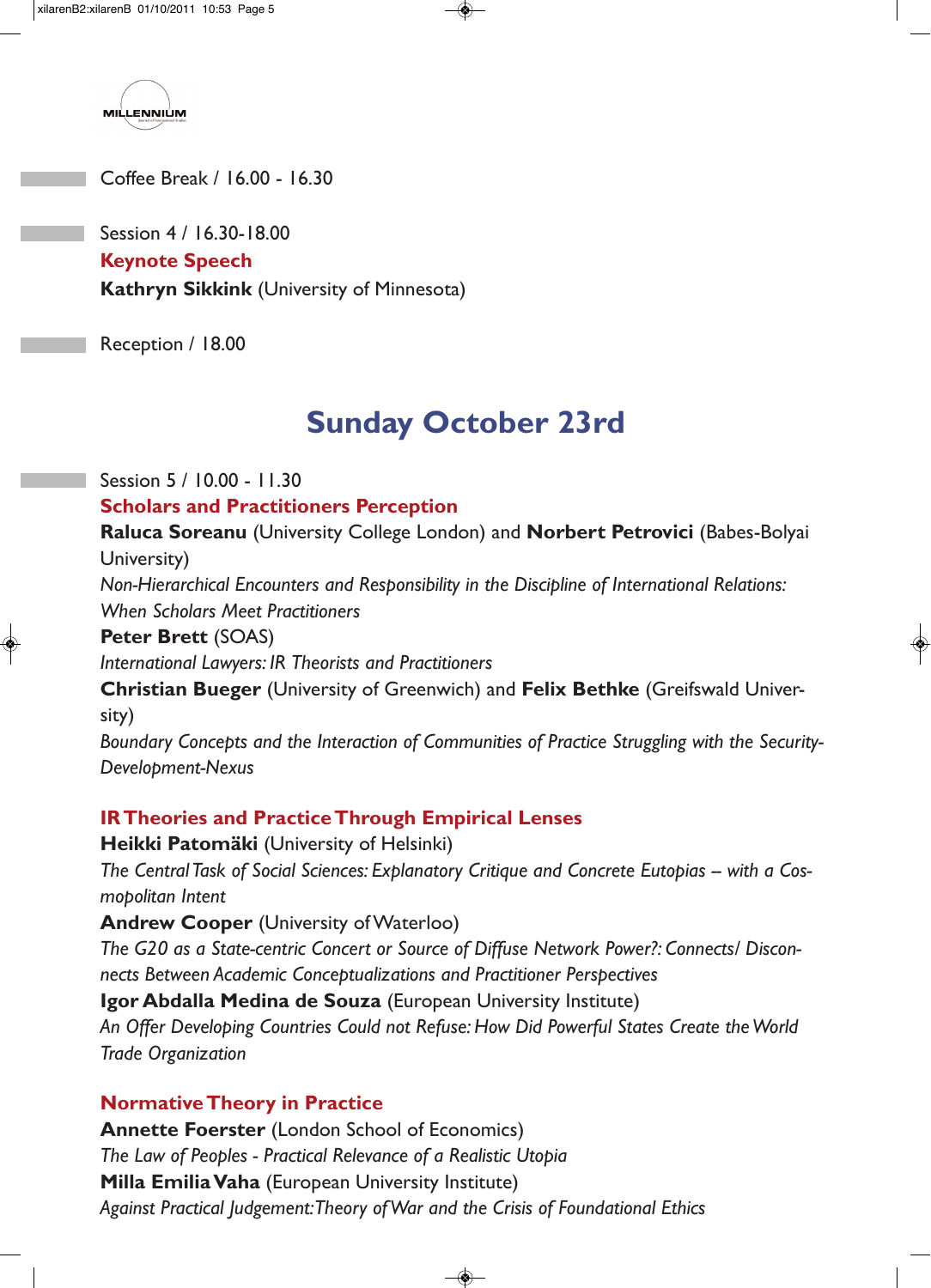

**John Kaag** (University of Massachusetts Lowell) and **Sarah Kreps** (Cornell University) *Pragmatism and International Relations Theory: A Revision* **David J. Karp** (University of Glasgow) *Two Logics of Consequences and Appropriateness: Human Rights Responsibility and Non-State Agents* 

#### **IR Shaping Practice in the non-Western Periphery**

**Waleed Hazbun** (American University of Beirut) *The Challenge of Postcolonial Agency in the Middle East* **Vera Vesela** (Institute of International Relations, Prague) *Up to the Ivory Tower: Islamism as a Gateway to Conceptual Turn in IR* **Lisa Vasciannie** (University of the West Indies) *One Size Fits Most: Teaching Theories in the Periphery*

Coffee Break / 11.30 - 12.00

#### Session 6 / 12.00 - 13.30 **The Practices of Theory in IR**

Chairs **R. Beardsworth** (American University of Paris) and **Scott Nelson Richard Beardsworth** (American University of Paris) *Political Vision in IR*  **Daniel Levine** (Colgate University) *Ethical Eclecticism; or, Fragmenting International Theory* **Sean Molloy (Edinburgh University)** *E.H. Carr and Practical IR Theory: Toward a Realist Ethics*  **Scott Nelson** (Virginia Technology University) *Toward a Critique: the Secular State and the Democratic International*  Discussant **Kimberly Hutchings** (London School of Economics)

#### **IR's Construction of the Political World**

**Münevver Cebeci** (Marmara University) *European Foreign Policy Research Reconsidered: Constructing Europe Through Theory?* **Preslava Stoeva** (Richmond The American International University in London) and **Vassilis Fouskas** (Richmond The American International University in London) *The Constructivist Moment in US Grand Strategy: Dean Acheson, Paul Nitze and the Militarisation of Containment*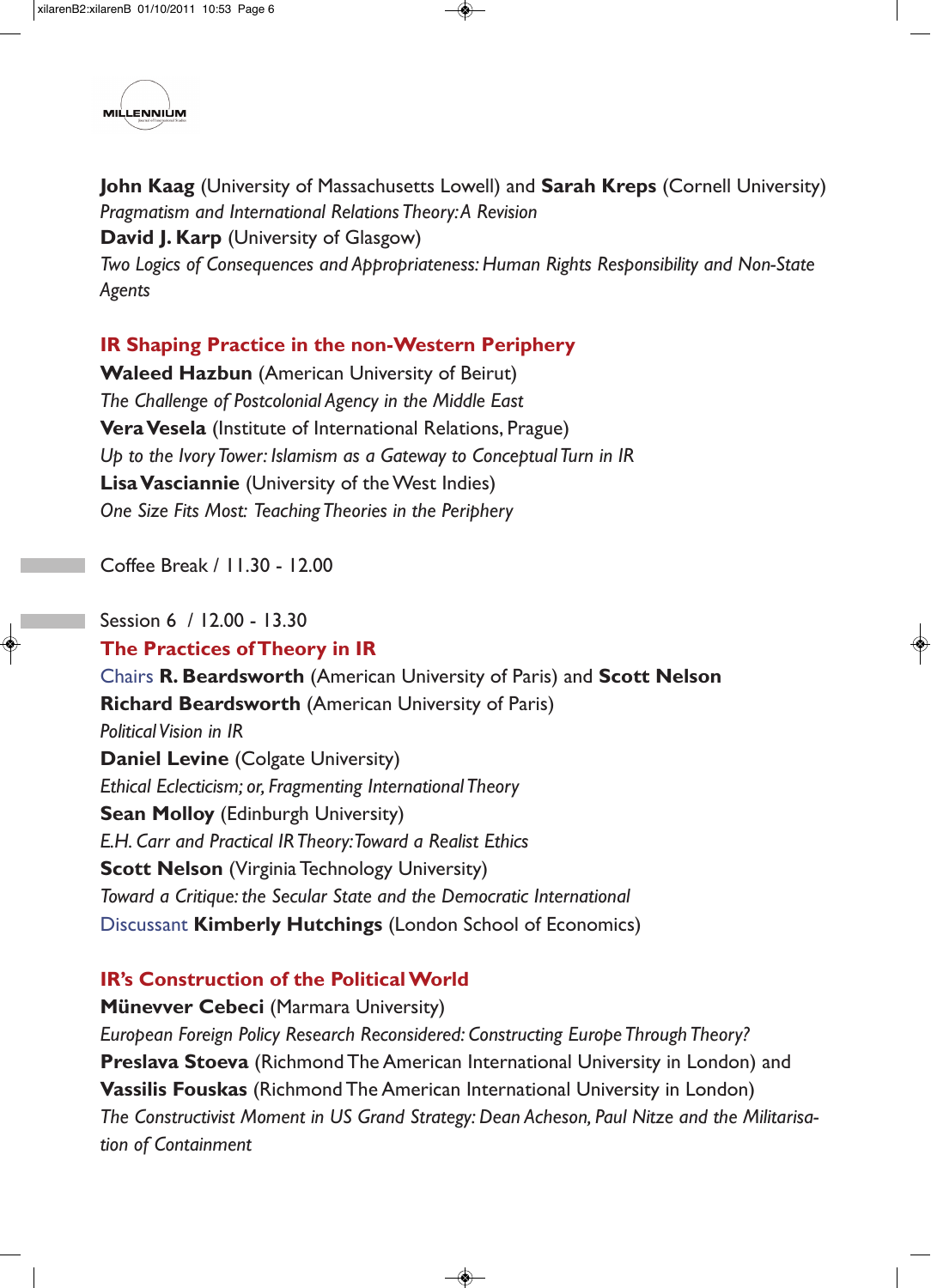

**Stephan Engelkamp** (University of Münster) and **Katharina Glaab** (University of Münster) *'Writing Norms' - Norm Research as Scholarly Practice*

#### **National IR Communities and Better IR Theories**

**Panayotis Tsakonas** (University of the Aegean) *"Policy Relevant" Theory and "Theory-Informed" Practice in Greek Foreign Policy.*  **Erica Simone A. Resende** (Rio de Janeiro State University) *IR Studies, Diplomatic Service and Foreign Policy Practices in Brazil* **Giulia Sirigu** (University of Manchester) *Strategic-relational Approach, Foreign Policy and How Change Occurs. A Mexican Foreign Policy Analysis.*

#### **Challenging Traditional Understandings of the Discipline**

**Daniel Lambach** (University Duisburg Essen) *Why Do IR Scholars Study Fragile States and Not Comparativists?* **Iver B. Neumann** (Norwegian Institute of International Affairs) and **Morten S. Andersen** (Norwegian Institute of International Affairs) *How to Practice Structure* **Roberto Orsi** (London School of Economics) *The Danger of Dangerous Ideas. Risk and Opportunity in Theorising IR: the Case of Carl Schmitt.* **Magnus Ryner** (Oxford Brookes University)

*Orthodoxy and Heterodoxy in the Production of Knowledge about the EU*

Lunch Break / 13.30 - 14.30

Session 7 / 14.30-16.00 **Theorising IR as a Form of Practice Inanna Hamati-Ataya** (University of Sheffield) *IR Theory as International Practice/Agency: A Clinical/Cynical Bourdieusian Perspective* **Audra L. Mitchell** (University of York) *Be(com)ing International* **Tarja Väyrynen, Anitta Kynsilehto, Eeva Puumala, Samu Pehkonen** and**Tiina Vaittinen** (University of Tampere) *'Inducing Daria out of the Closet': Biopolitics Meets Ethnography and Activism in the Study of Migration*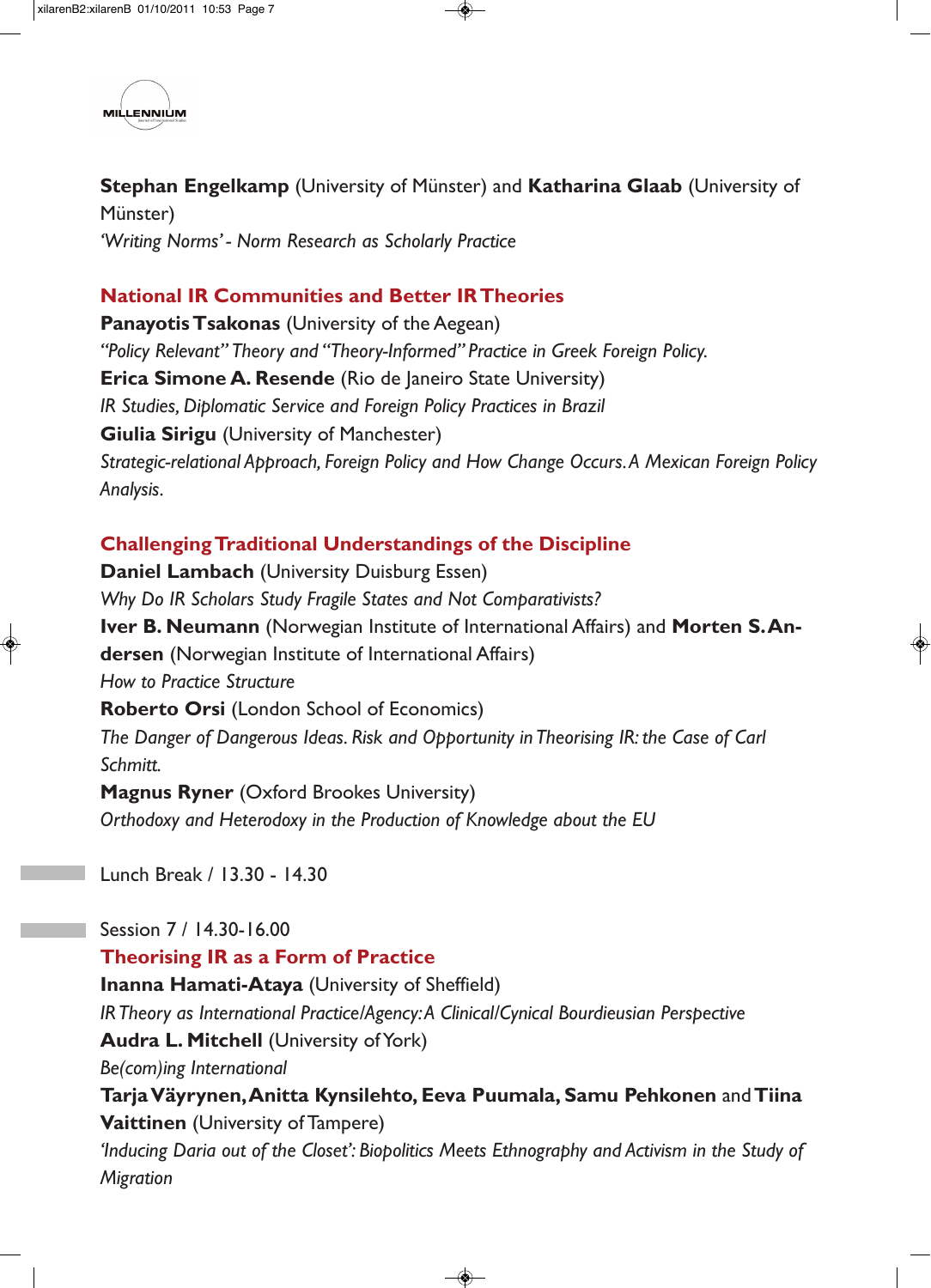

**Jaap Wilde** (University of Groningen) *The Disciplinary Construction of International Relations Compared to International Law*

#### **Weaving Theory and Practice in International Relations: Conceptual and Normative Aspects**

#### Chair **Piki Ish-Shalom**

**Anna Geis (University of Frankfurt)** *You Better Stay in the Ivory Tower? On the 'Democratic Peace' Turning Into a Political Justificatory Narrative*

#### **Christopher Hobson**

*'Leave it to Us': Removing Theory from Practice* **Alexander Barder** (John Hopkins University) and **Daniel Levine** (Colgate University) *'The World is Too Much With Us': Reification and the Depoliticizing of Constructivist IR* **Piki Ish-Shalom** (Hebrew University of Jerusalem) *Zooming In Zooming Out and the Study of Security* Discussant **Alex Prichard** (London School of Economics)

#### **Challenges in Teaching IR**

**Katherine E. Brown** (King's College London) *Educating Rupert: IR Theory and Practice in Professional Military Education*  **Corneliu Bjola** (University of Oxford) *Diplomacy as World Disclosure: A Teaching Method* **Jonas Hagmann** (ETH Zürich) *Decolonising IR Classroom Politics*

#### **Reconsidering the Practice of IR Concepts**

**Xavier Mathieu** (University of Sheffield) *Empiricising Sovereignty, Revealing its Normativity: the Concept of Sovereignty as an Expression of Our Own Aspirations.* **Zeynep N. Kaya** (London School of Economics) *Evolution of the Principle of Self-determination into a Liberal-ethnicist Principle as Result of the Interaction Between its Meaning and Application* **Karen Buckley** (University of Limerick) *Achieving the Dialectical Balance between Theory and Practice in the Politics of Resistance.* **Chris Naticchia** (California State University) *The Theory and Practice of International Recognition: Is it Coherent and Defensible?*